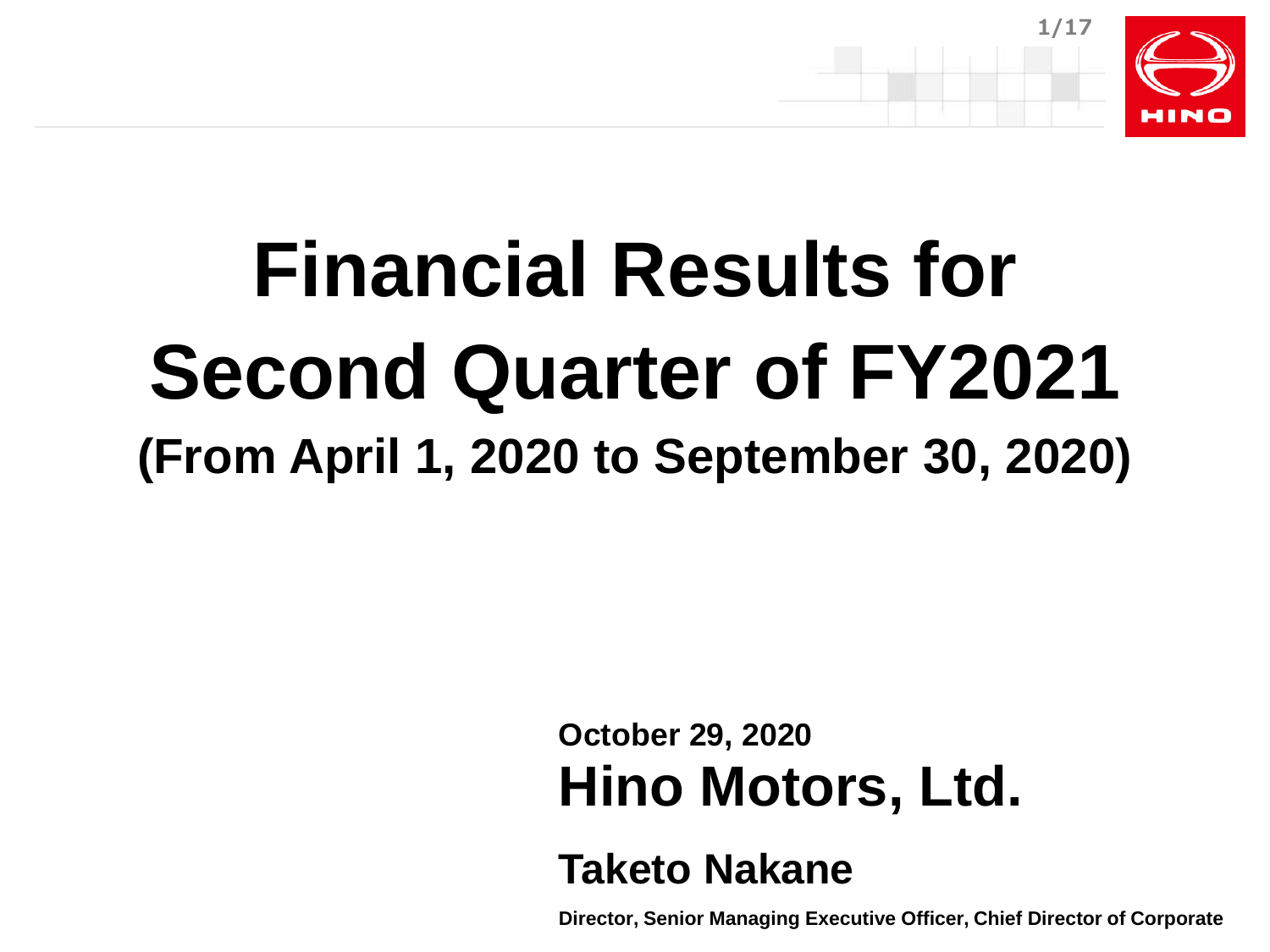



**2. 1st half of FY2021 Consolidated Income Statements**

**3. FY2021 Sales Forecast**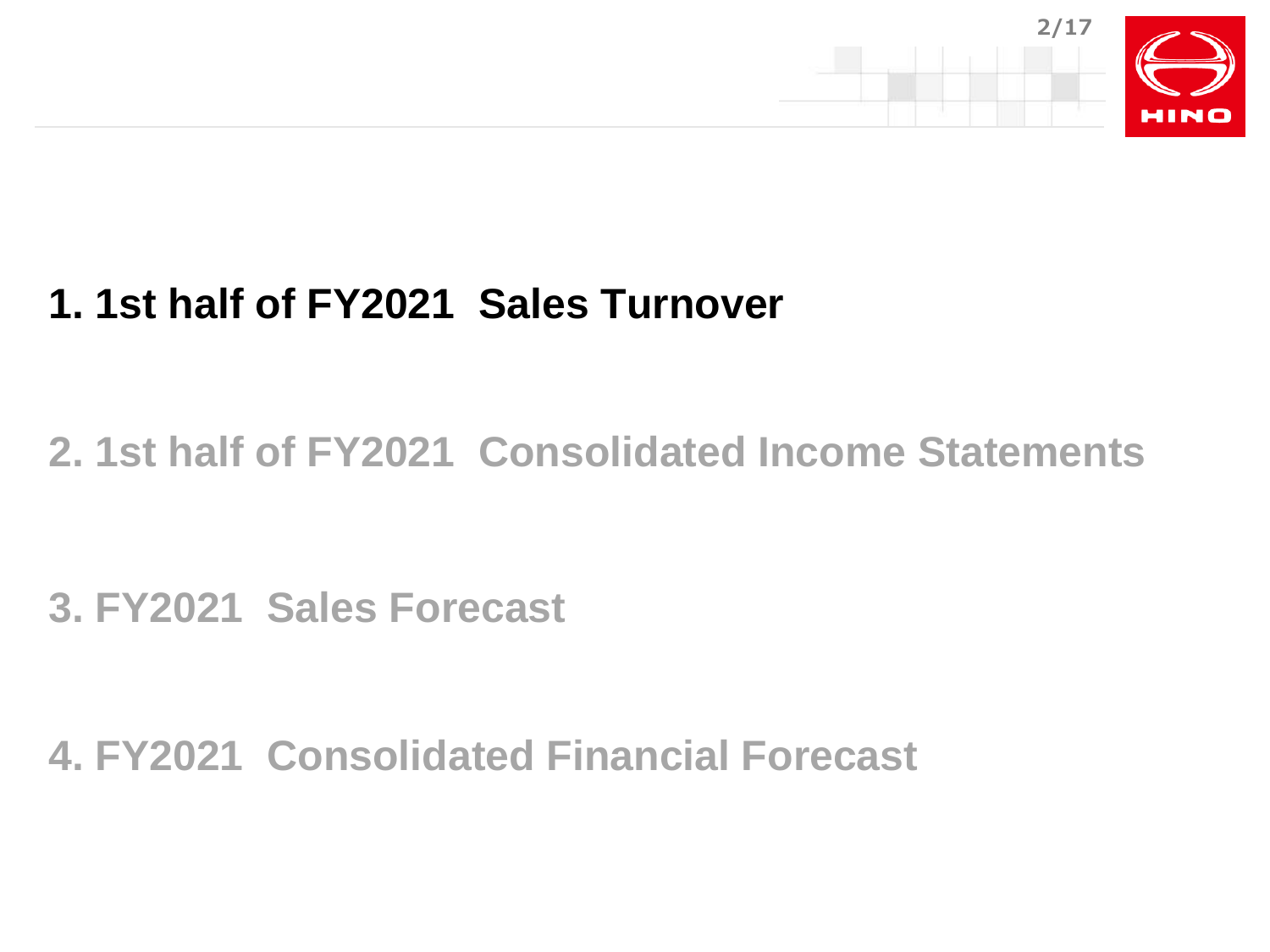# **Global Unit Sales (Retail Sales)**

**3/17**



**In Japan, there was rush demand in the previous year. Overseas, the impact of the novel coronavirus was significant although markets started recovering. As a result, global unit sales stood at 64,400 units.**

| (Units) |                               |                     |            |                              |           |          | Unit Sales YOY Change (%) (by quarter) |          |
|---------|-------------------------------|---------------------|------------|------------------------------|-----------|----------|----------------------------------------|----------|
|         | *Record high for a first half |                     |            |                              |           | 1Q       | 2Q                                     | 1H       |
|         | 93,831                        |                     |            | Japan                        |           | $-15.0%$ | $-25.3%$                               | $-21.1%$ |
|         |                               |                     |            | Overseas                     |           | $-43.8%$ | $-32.2%$                               | $-37.7%$ |
|         |                               |                     |            | Total                        |           | $-33.7%$ | $-29.4%$                               | $-31.3%$ |
|         | $*35,855$                     |                     |            |                              |           |          |                                        |          |
|         |                               |                     | 64,436     | Global                       | $-29,395$ |          | $(-31.3%)$                             |          |
|         | 32,780                        |                     | 28,307     | Japan                        | $-7,548$  |          | $(-21.1\%)$                            |          |
|         | $*9,009$                      | Overseas<br>57,976  | 18,743     | Asia                         | $-14,037$ |          | $(-42.8%)$                             |          |
|         | 7,579                         |                     | 5,066      | <b>North</b><br>America      | $-3,943$  |          | $(-43.8%)$                             |          |
|         | 3,387                         | 36,129<br>$-21,847$ | 5,022      | Central and<br>South America | $-2,557$  |          | $(-33.7%)$                             |          |
|         | 2,782                         | $(-37.7\%)$         | 3,194      | Oceania                      | $-193$    |          | $(-5.7%)$                              |          |
|         |                               |                     | 2,283      | <b>Middle East</b>           | $-499$    |          | $(-17.9%)$                             |          |
|         | 1,803                         |                     | 1,183      | Africa                       | $-620$    |          | $-34.4%$                               |          |
|         | 636                           |                     | 638        | Europe                       |           | $+2$     | $+0.3%$                                |          |
|         | 19/4-9                        |                     | $20/4 - 9$ |                              |           |          |                                        |          |
|         |                               |                     |            |                              |           |          |                                        |          |

Global Unit Sales (Light-duty trucks)

|                | . . |             |             |      |
|----------------|-----|-------------|-------------|------|
| $ \sim$<br>521 |     | ---<br>.560 | חרח<br>.uzu | 70/0 |
|                |     |             |             |      |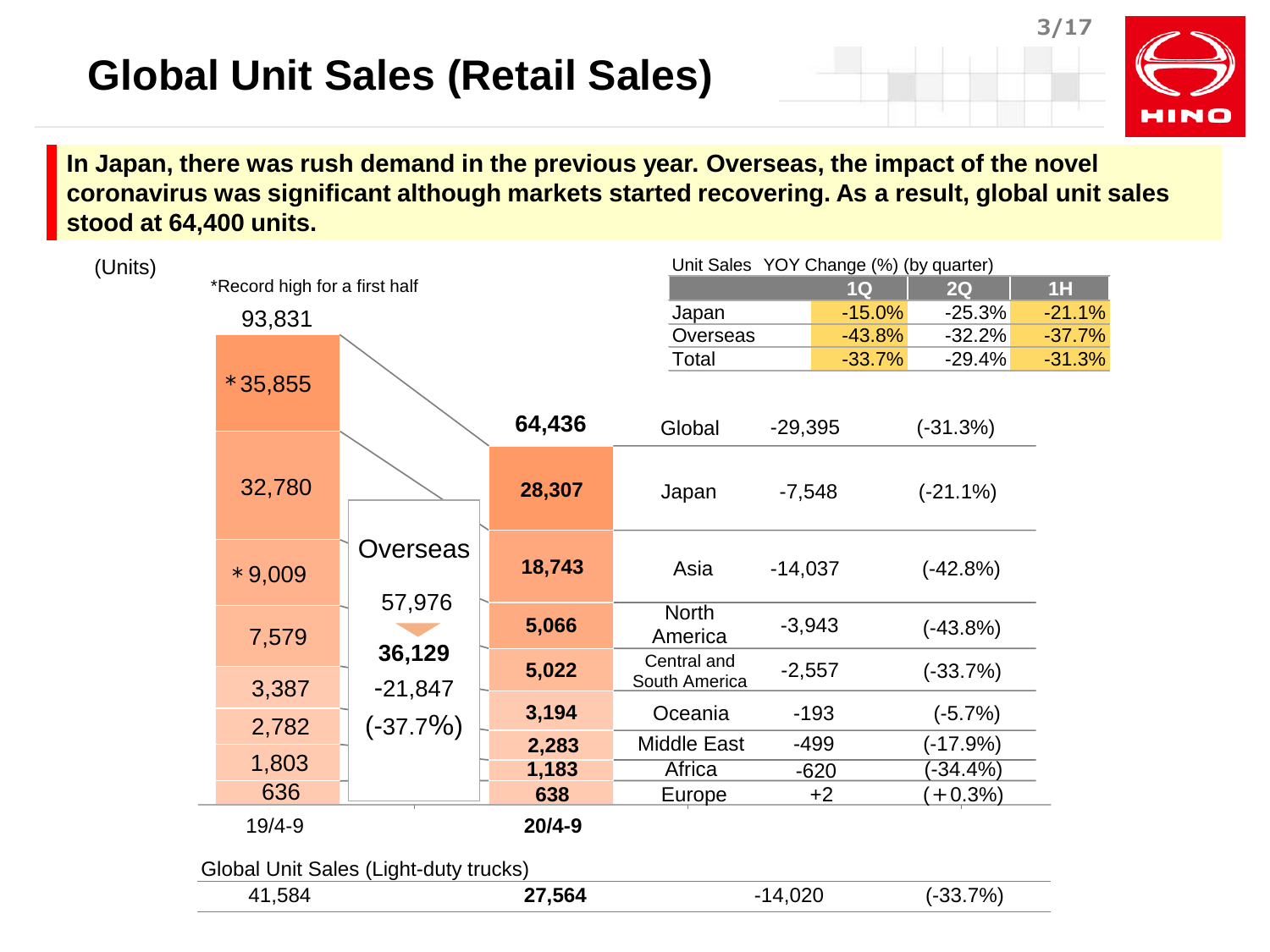**4/17** HINO

**Total demand: Declined from the previous year, due to the rush demand in the previous year and the impact of the novel coronavirus.**

**Hino's sales: Its sales share hit a record high in the first half, despite sluggish demand.**

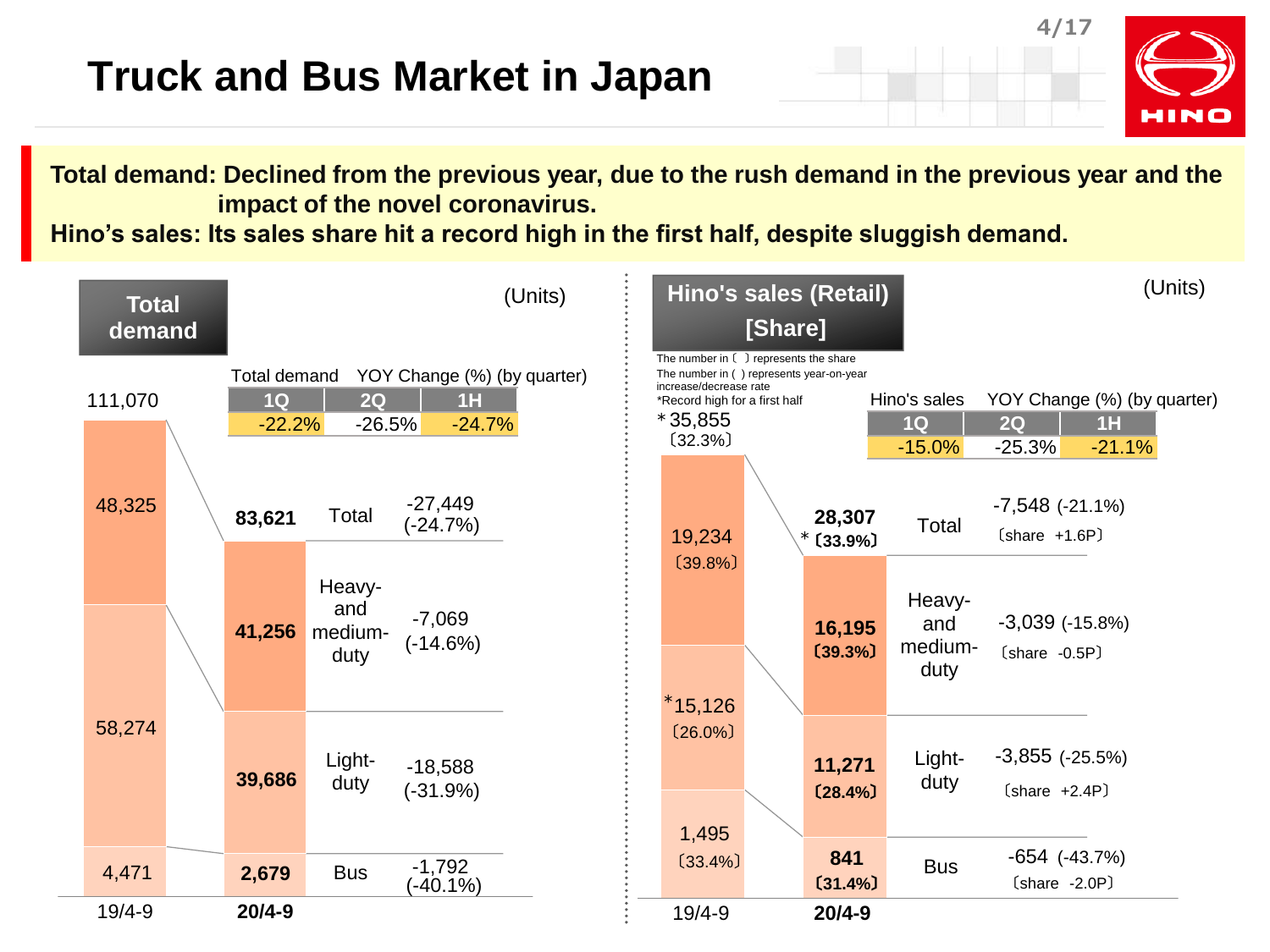#### **Sales Volumes in Indonesia, the U.S. and Thailand (Retail Sales)**

HINO

(Units)

**Indonesia: The market environment remains severe, but business talks are increasing thanks to the resumption of public investment.**

**The U.S.: Stagnation of sales caused by the novel coronavirus is lingering.** 

**Thailand: The market is recovering swiftly mainly for light-duty trucks, as the e-commerce market is expanding.**

#### **Indonesia The U.S. Thailand**

| 13,829 | Indonesia              | YOY Change (%) (by quarter) |                      |          |
|--------|------------------------|-----------------------------|----------------------|----------|
|        |                        | 1Q                          | 2Q                   | 1H       |
|        | Heavy- and medium-duty | $-78.6%$                    | $-73.2%$             | $-75.3%$ |
|        | Light-duty             | $-67.0%$                    | $-63.5%$             | $-65.0%$ |
| 7,655  | Total                  | $-73.2%$                    | $-69.0%$<br>$-9,778$ | $-70.7%$ |
|        | 4,051                  | Total                       | $(-70.7%)$           |          |
|        |                        |                             |                      |          |
|        |                        | Heavy- and                  | $-5,766$             |          |
| 6,174  | 1,889                  | medium-<br>duty             | $(-75.3%)$           |          |
|        |                        | Light-                      | -4,012               |          |
|        | 2,162                  | duty                        | $(-65.0\%)$          |          |

| YOY Change (%) (by quarter)<br>The U.S. |           |           |          |  |  |  |  |
|-----------------------------------------|-----------|-----------|----------|--|--|--|--|
| 4H<br>TIO)<br><b>20</b>                 |           |           |          |  |  |  |  |
| Heavy- and medium-duty                  | $-41.3\%$ | $-35.2\%$ | $-38.1%$ |  |  |  |  |
| Light-duty                              | $-45.0%$  | $-59.2\%$ | $-52.4%$ |  |  |  |  |
| Total                                   | $-42.4\%$ | $-42.2\%$ | $-42.3%$ |  |  |  |  |

| YOY Change (%) (by quarter)<br>Thailand |           |           |          |  |  |  |  |
|-----------------------------------------|-----------|-----------|----------|--|--|--|--|
| 4H.<br>10<br>20                         |           |           |          |  |  |  |  |
| Heavy- and medium-duty                  | $-30.8%$  | $-17.9%$  | $-24.2%$ |  |  |  |  |
| Light-duty                              | $-32.9%$  | $+12.2%$  | $-11.2%$ |  |  |  |  |
| Total                                   | $-31.2\%$ | $-12.2\%$ | $-21.7%$ |  |  |  |  |

**5/17**

#### 5,119 **3,167** medium-<br> **1,952** -1,952 2,116 7,235 **4.174** Total -3,061 Heavy- and mediumduty (Class 6.7) Total

19/4-9 **20/4-9**

(-38.1%)

(-42.3%)

1,007 Light-duty -1,109

Light-duty

 $(Class 4.5)$   $(-52.4%)$ 

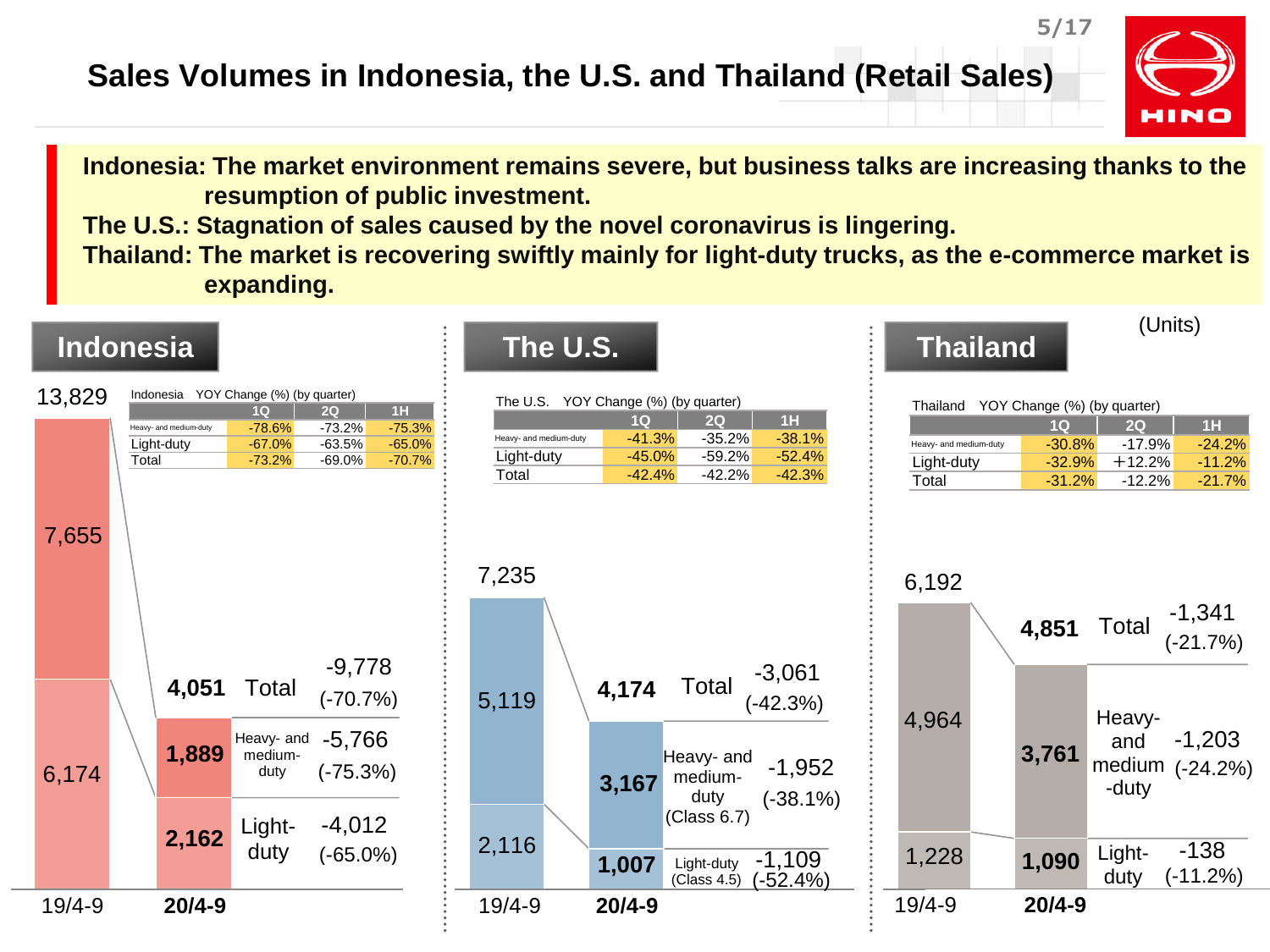### **Consolidated Sales of TOYOTA Brand Vehicles and Unit**



**6/17**

#### **TOYOTA brand vehicles: Sales plummeted from the previous year, but operation has been normal since August.**

**Units: Units nosedived from the previous year like vehicles, but recovered to the previous year's level in 2Q.**

| <b>Vehicles</b> |                                                   |                                                   | (Units)                                                                       |                                        |                    |       | <b>Units</b><br>(in Thailand and the U.S.)                |                                              |                                                                             | (Units)                    |
|-----------------|---------------------------------------------------|---------------------------------------------------|-------------------------------------------------------------------------------|----------------------------------------|--------------------|-------|-----------------------------------------------------------|----------------------------------------------|-----------------------------------------------------------------------------|----------------------------|
| 74,458          | TOYOTA Brand Vehicles YOY Change (%) (by quarter) |                                                   |                                                                               |                                        |                    |       |                                                           |                                              |                                                                             |                            |
| 13,517          | Loading Vehicles<br><b>SUV</b><br>Total           | 1Q<br>$-37.0%$<br>$-59.8%$<br>$-55.5%$            | 2Q<br>$-24.4%$<br>$-32.2%$<br>$-30.8%$                                        | 1H<br>$-30.9%$<br>$-45.9%$<br>$-43.2%$ | 416,719            |       | Units YOY Change (%) (by quarter)<br>Thailand<br>The U.S. | 1Q<br>$-56.7%$<br>$-71.1%$                   | 2Q<br>$-16.9%$<br>$+9.5%$                                                   | 1H<br>$-36.3%$<br>$-32.5%$ |
| 60,941          | 42,315<br>9,340<br>32,975                         | Total<br>Loading<br><b>Vehicles</b><br><b>SUV</b> | $-32,143$<br>$(-43.2%)$<br>$-4,177$<br>$(-30.9\%)$<br>$-27,966$<br>$(-45.9%)$ |                                        | 207,817<br>208,902 | Total | 273,434                                                   | $-64.2%$<br>Total<br><b>132,433 Thailand</b> | $-4.1%$<br>$-143,285$<br>$(-34.4%)$<br>$-75,384$<br>$(-36.3%)$<br>$-67,901$ | $-34.4%$                   |
| $19/4 - 9$      | $20/4 - 9$                                        |                                                   |                                                                               |                                        | $19/4 - 9$         |       | 141,001<br>$20/4 - 9$                                     | <b>The</b><br>U.S.                           | $(-32.5%)$                                                                  |                            |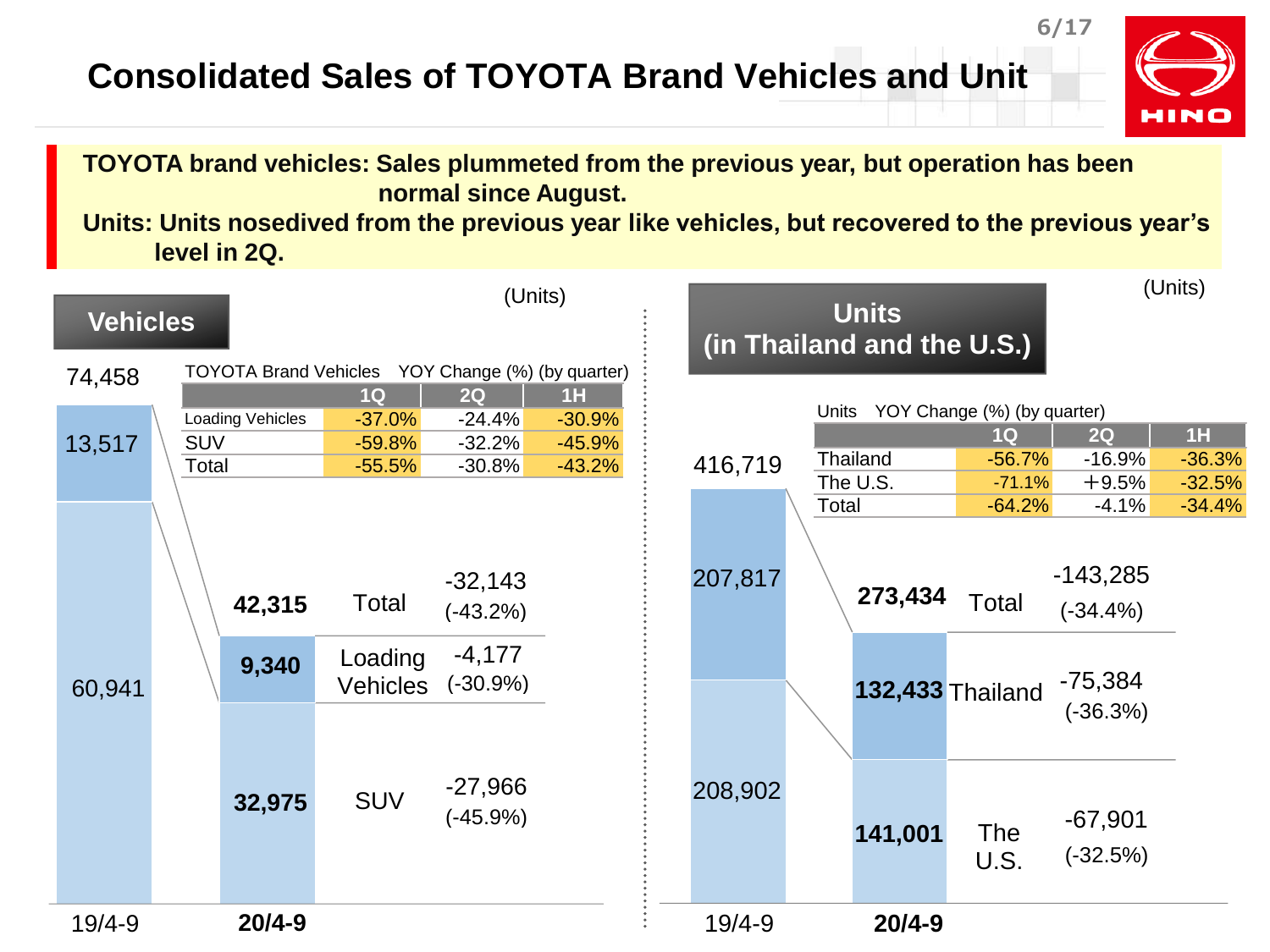

# **1. 1st half of FY2021 Sales Turnover**

# **2. 1st half of FY2021 Consolidated Income Statements**

**3. FY2021 Sales Forecast**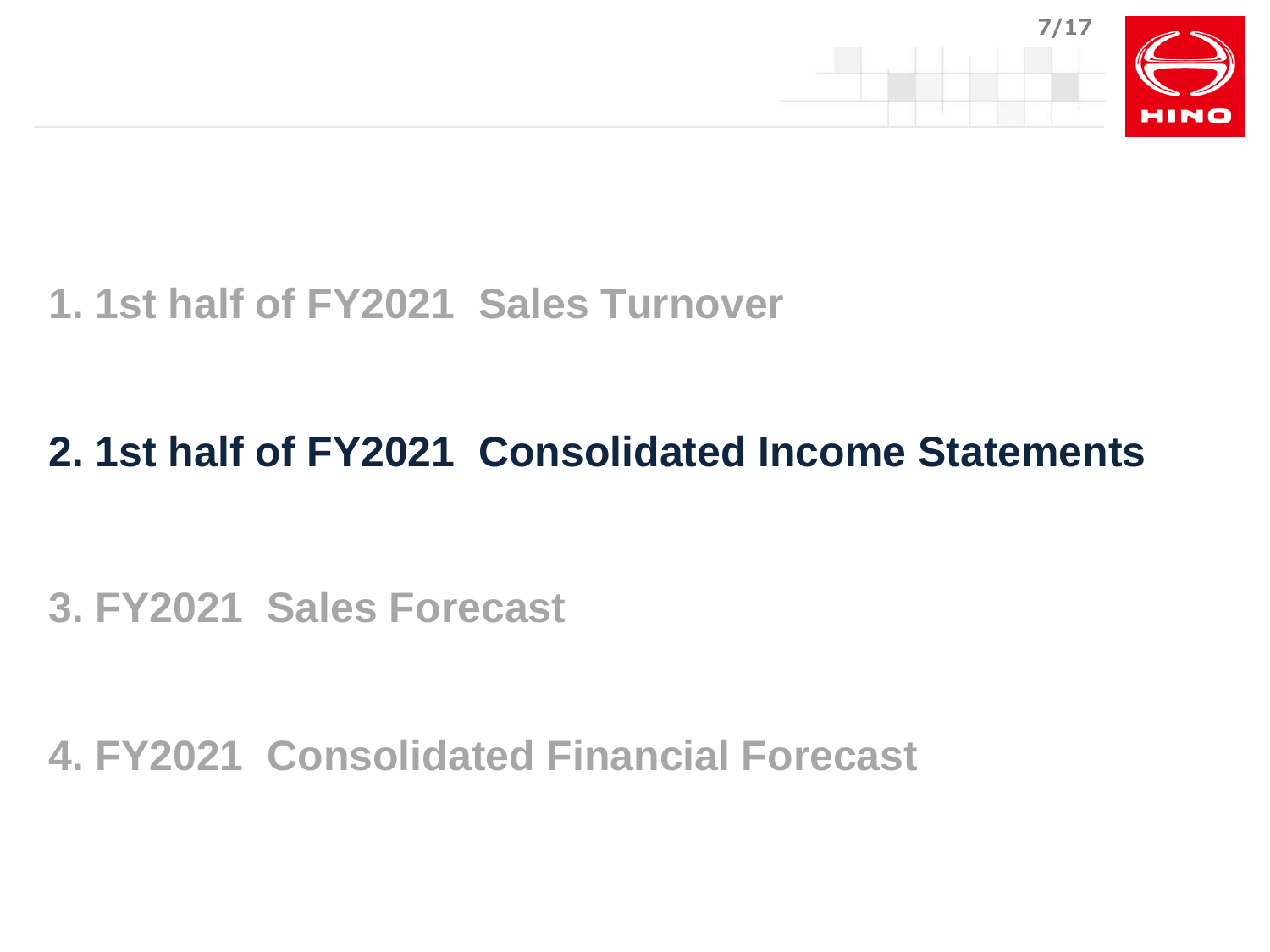# **Consolidated Income Statements**



(Billions of yen)

**8/17**

| <b>Item</b>                | <b>FY20211H</b><br>$('20/4-9)$ | FY2020 1H<br>$('19/4-9)$ | Change     | Change (%) |
|----------------------------|--------------------------------|--------------------------|------------|------------|
| <b>Net sales</b>           | 666.3                          | 946.1                    | $-279.8$   | $-29.6%$   |
|                            | $< -1.8\%>$                    | $<3.5\%$                 | $<-5.3p>$  |            |
| <b>Operating income</b>    | $-11.7$                        | 32.8                     | $-44.5$    |            |
|                            | $\langle -1.9\% \rangle$       | $<3.2\%$                 | $<-5.1p>$  |            |
| <b>Ordinary income</b>     | $-12.8$                        | 30.0                     | $-42.8$    |            |
| <b>Profit attributable</b> | $\langle -1.4\% \rangle$       | $<2.0\%$                 | $< -3.4p>$ |            |
| to owners of parent        | $-9.6$                         | 18.6                     | $-28.2$    |            |

Note: Figures in parentheses (<>) indicate operating income margin.

| ■ Consolidated unit sales |            | (Units)    |           |
|---------------------------|------------|------------|-----------|
|                           | $20/4 - 9$ | $19/4 - 9$ | Change    |
| Japan                     | 28,842     | 35,133     | $-6,291$  |
|                           |            |            |           |
| <b>Overseas</b>           | 28,551     | 57,616     | $-29,065$ |
| <b>TOYOTA brand</b>       | 42,315     | 74,458     | $-32,143$ |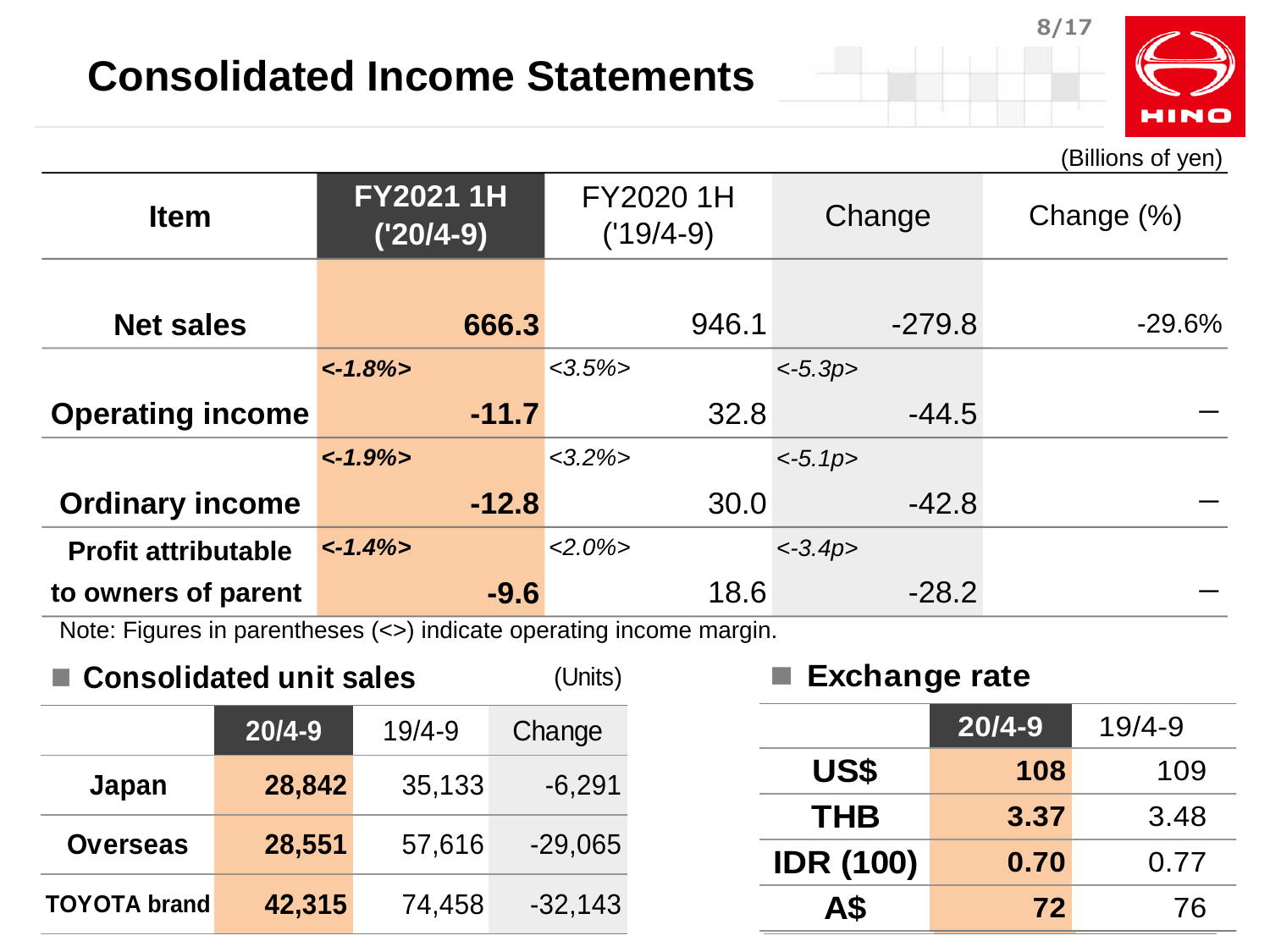#### **Analysis of Consolidated Income Statements**

**Profit plummeted due to the sluggish sales caused by the novel coronavirus, but operating income recovered from negative 10.6 billion yen in 1Q to negative 1.1 billion yen in 2Q.**

**9/17**

HIN

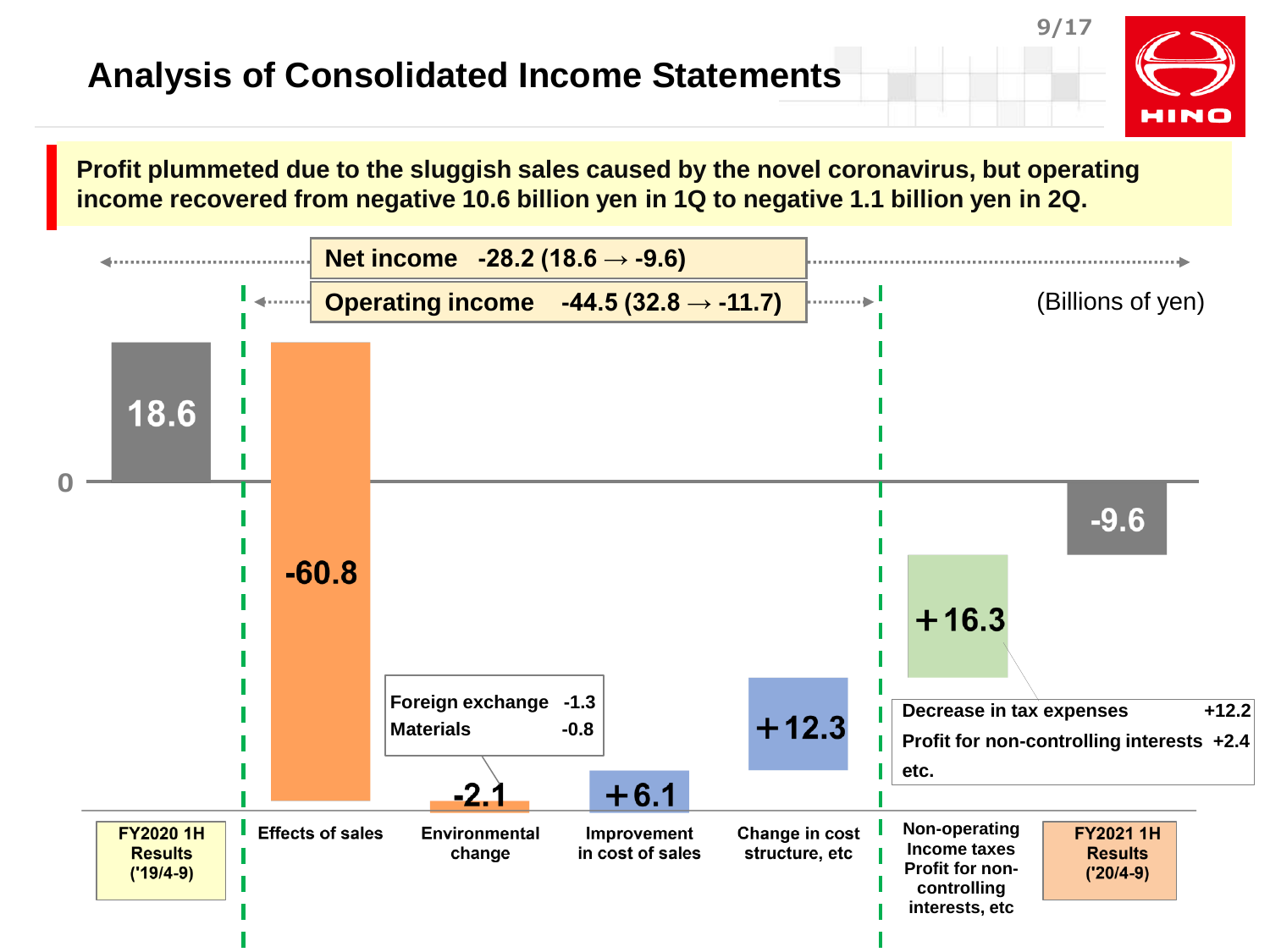

**10/17**

**Sales and profit decreased in all segments, due mainly to the drop in sales caused by the novel coronavirus, but operating income/loss improved between 1Q and 2Q (moving into the black in Asia in 2Q).**

| *Record high for a first half     |                                |                            |                          |           |                     |           | (Billions of yen)   |
|-----------------------------------|--------------------------------|----------------------------|--------------------------|-----------|---------------------|-----------|---------------------|
|                                   | <b>FY20211H</b><br>$('20/4-9)$ |                            | FY2020 1H<br>$('19/4-9)$ |           |                     | Change    |                     |
|                                   | <b>Net sales</b>               | <b>Operating</b><br>income |                          | Net sales | Operating<br>income | Net sales | Operating<br>income |
|                                   |                                | $~1.6\%$                   |                          |           | $<2.8\%>$           | $-29.3%$  |                     |
| Japan                             | 540.7                          | $-8.7$                     | $\star$                  | 764.7     | 21.5                | $-224.0$  | $-30.2$             |
|                                   |                                | $< -1.0\%>$                |                          |           | $<4.3\%>$           | $-41.1%$  |                     |
| <b>Asia</b>                       | 111.6                          | $-1.2$                     |                          | 189.4     | 8.1                 | $-77.8$   | $-9.3$              |
|                                   |                                | $< -4.7\%>$                |                          |           | $<2.4\%>$           | $-46.3%$  |                     |
| <b>Other Areas</b>                | 70.6                           | $-3.3$                     |                          | 131.3     | 3.1                 | $-60.7$   | $-6.4$              |
| <b>Consolidated</b><br>adjustment | $-56.6$                        | 1.5                        |                          | $-139.3$  | $+0.1$              | $+82.7$   | $+1.4$              |
|                                   |                                | $~1.8\%>$                  |                          |           | $<3.5\%$            | $-29.6%$  |                     |
| <b>Total</b>                      | 666.3                          | $-11.7$                    |                          | 946.1     | 32.8                | $-279.8$  | $-44.5$             |

Note: Figures in parentheses (<>) indicate operating income margin. Percentages in the column "Change" indicate year-on-year change.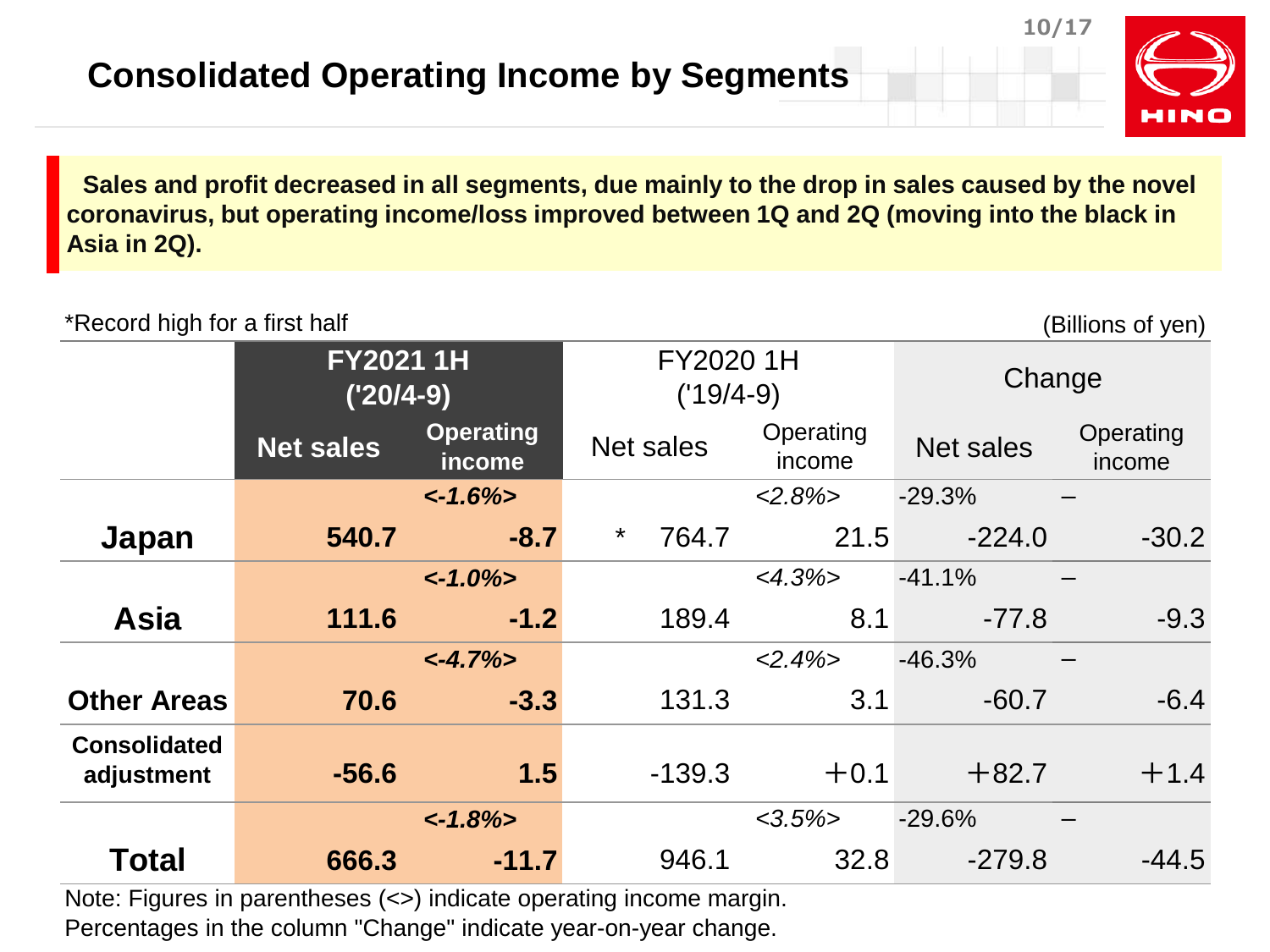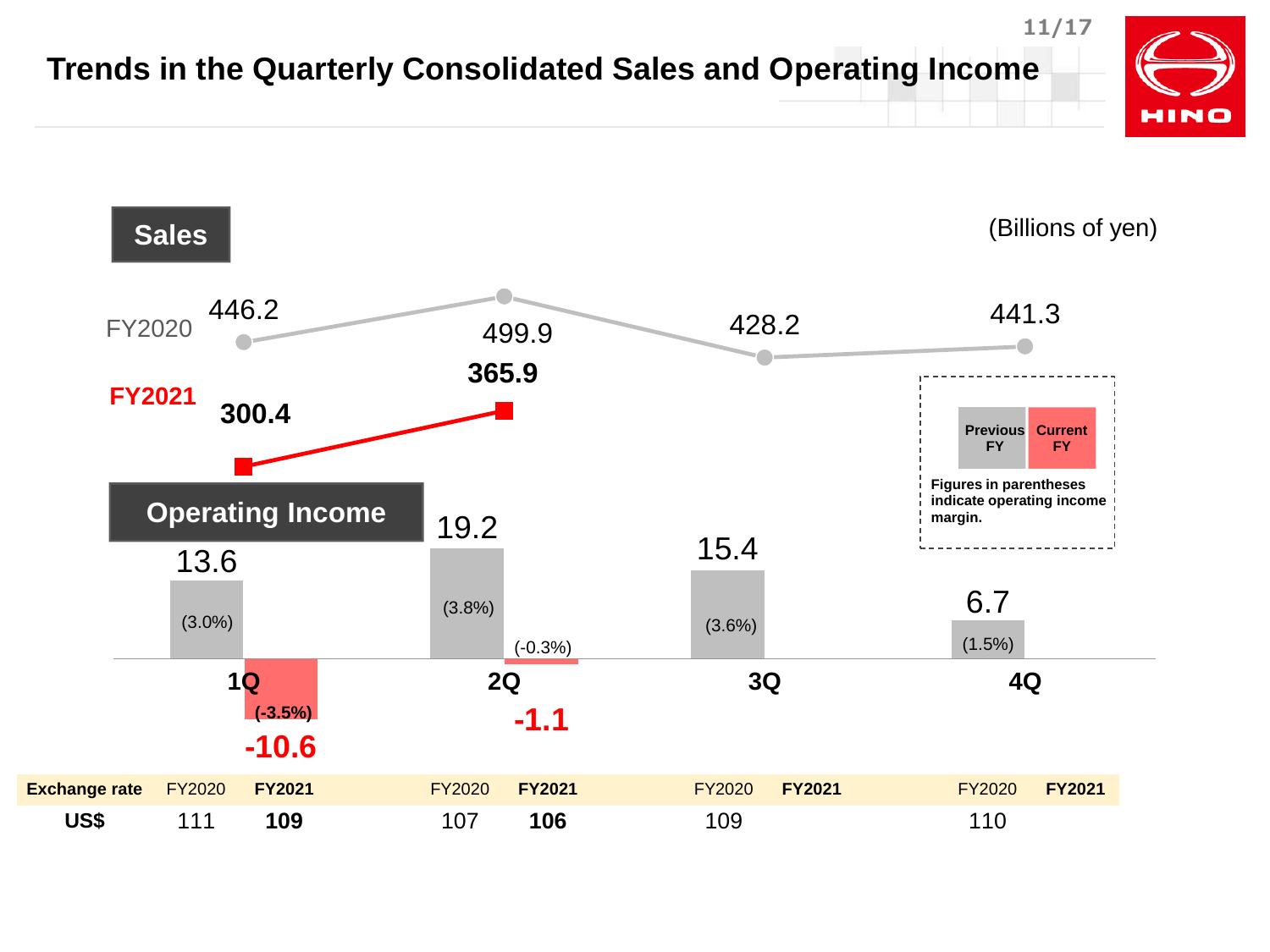

# **1. 1st half of FY2021 Sales Turnover**

# **2. 1st half of FY2021 Consolidated Income Statements**

# **3. FY2021 Sales Forecast**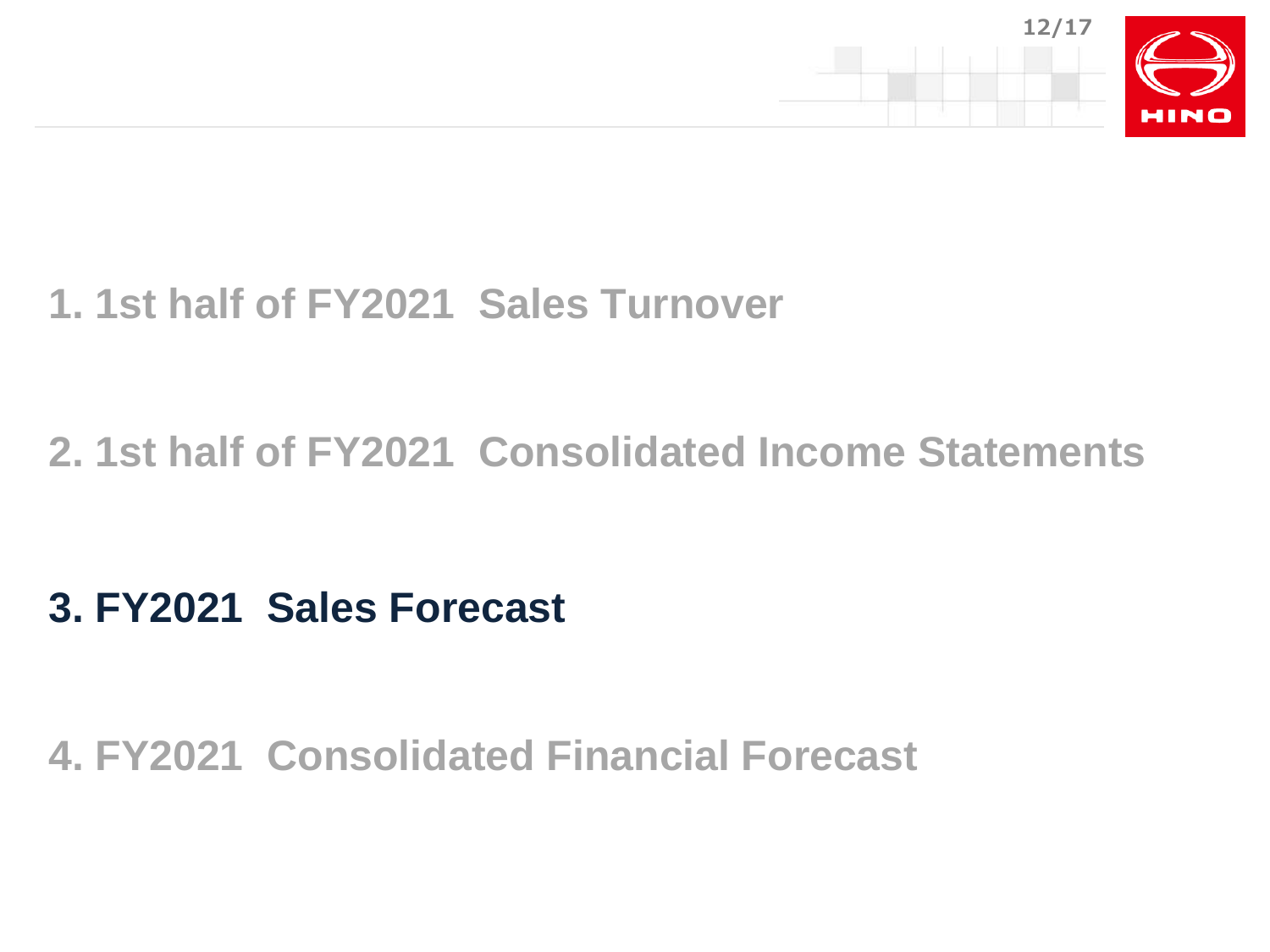

|                                               |                                                                                    |                                                                   |         |            |                                             |         | (Thousand units) |
|-----------------------------------------------|------------------------------------------------------------------------------------|-------------------------------------------------------------------|---------|------------|---------------------------------------------|---------|------------------|
|                                               | <b>FY2021</b><br>$('20/4-'21/3)$<br><b>Forecasts</b><br>announced on<br>October 29 | FY2021<br>$('20/4-'21/3)$<br>Forecasts<br>announced on<br>July 29 | Change  | Change (%) | FY2020<br>$(19/4 - 20/3)$<br><b>Results</b> | Change  | Change (%)       |
| Japan                                         | 59.0                                                                               | 59.0                                                              |         |            | 66.8                                        | $-7.8$  | $-11.7%$         |
| <b>Overseas</b>                               | 83.5                                                                               | 83.5                                                              |         |            | 113.5                                       | $-30.0$ | $-26.4%$         |
| <b>Total</b>                                  | 142.5                                                                              | 142.5                                                             |         |            | 180.3                                       | $-37.8$ | $-21.0%$         |
| <b>TOYOTA brand</b><br>$(\ddot{\phantom{a}})$ | 109.7                                                                              | 88.8                                                              | $+20.9$ | $+23.5%$   | 139.3                                       | $-29.6$ | $-21.3%$         |

\*Including Dyna for Indonesia.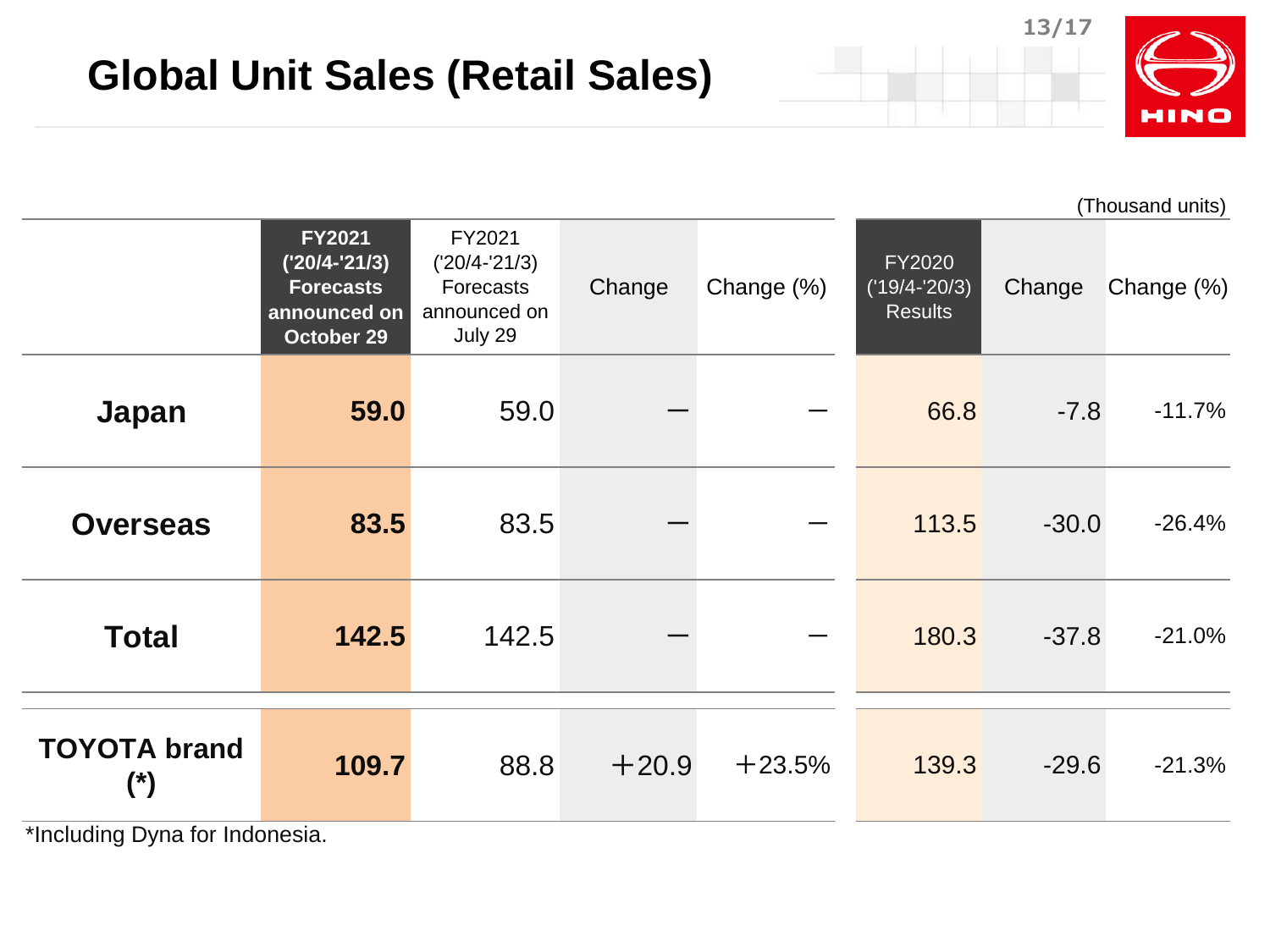

# **1. 1st half of FY2021 Sales Turnover**

# **2. 1st half of FY2021 Consolidated Income Statements**

**3. FY2021 Sales Forecast**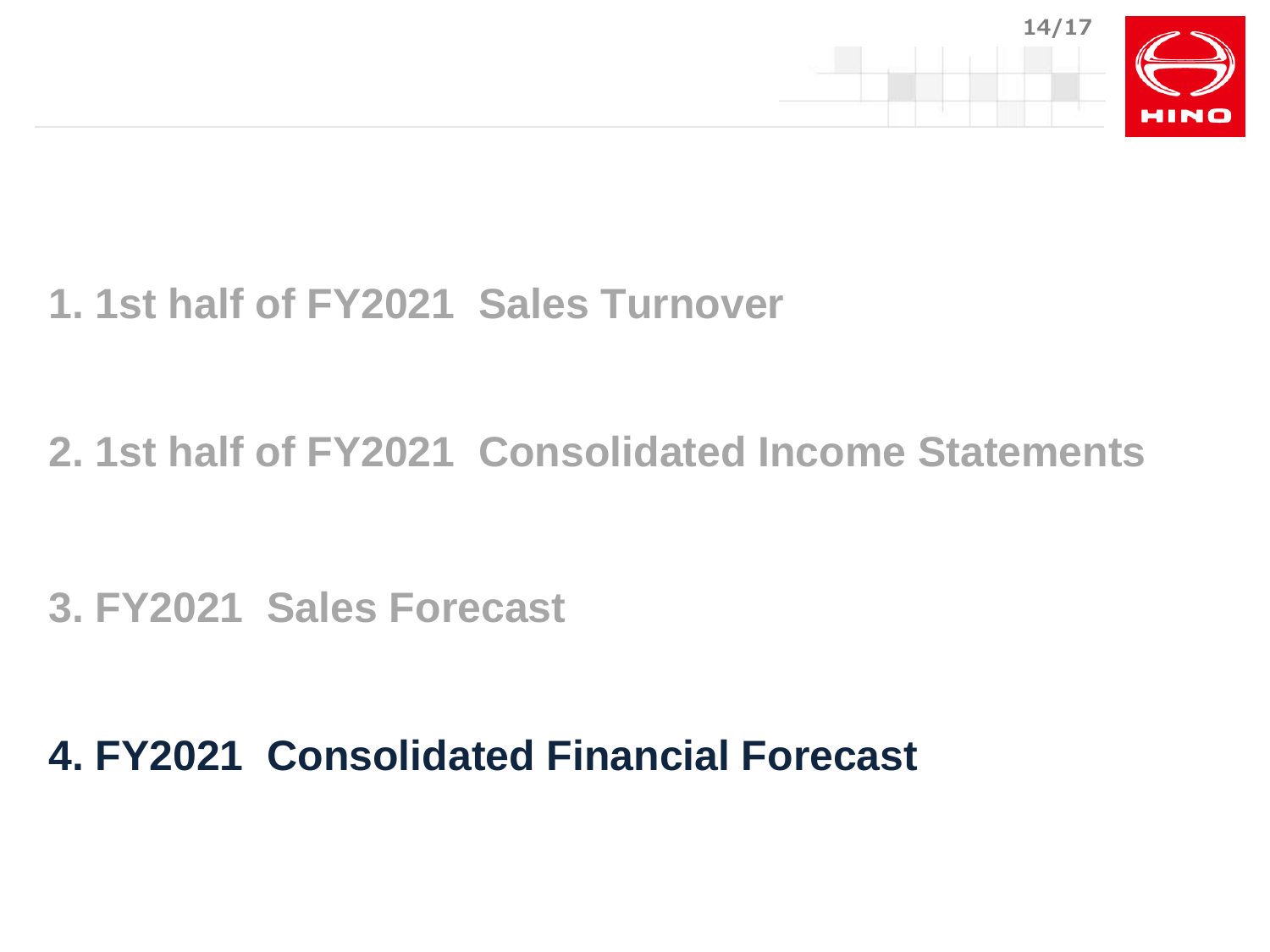# **Consolidated Income Statements**



**15/17**

|                            |                                                                                    |                                                                          |          |            |                                                    |            | (Billions of yen) |
|----------------------------|------------------------------------------------------------------------------------|--------------------------------------------------------------------------|----------|------------|----------------------------------------------------|------------|-------------------|
| <b>Item</b>                | <b>FY2021</b><br>$('20/4-'21/3)$<br><b>Forecasts</b><br>announced on<br>October 29 | FY2021<br>$('20/4-'21/3)$<br><b>Forecasts</b><br>announced on<br>July 29 | Change   | Change (%) | <b>FY2020</b><br>$('19/4-'20/3)$<br><b>Results</b> | Change     | Change (%)        |
| <b>Net sales</b>           | 1,430.0                                                                            | 1,410.0                                                                  | $+20.0$  | $+1.4%$    | 1,815.6                                            | $-385.6$   | $-21.2%$          |
|                            | $<0.2\%$                                                                           | $< 0.1\% >$                                                              | $-+0.1p$ |            | $<3.0\%$                                           | $<-2.8p>$  |                   |
| <b>Operating income</b>    | 3.0                                                                                | 2.0                                                                      | $+1.0$   | $+50.0%$   | 54.9                                               | $-51.9$    | $-94.5%$          |
|                            | $\langle -0.1\% \rangle$                                                           |                                                                          |          |            | $<2.7\%>$                                          | $< -2.8p>$ |                   |
| <b>Ordinary income</b>     | $-2.0$                                                                             | TBD                                                                      |          |            | 49.6                                               | $-51.6$    |                   |
| <b>Profit attributable</b> | $<-0.2\%>$                                                                         |                                                                          |          |            | $<1.7\%>$                                          | $<-1.9p>$  |                   |
| to owners of parent        | $-3.0$                                                                             | TBD                                                                      |          |            | 31.5                                               | $-34.5$    |                   |

Note: Figures in parentheses (<>) indicate income margin.

#### **■Exchange rate**

|                  | FY2021 2H<br>$('20/10-'21/3)$<br>announced on<br>October 29 | FY2021<br>$('20/4-'21/3)$<br>announced on<br>July 29 | FY2020<br>$('19/4-'20/3)$<br><b>Results</b> |
|------------------|-------------------------------------------------------------|------------------------------------------------------|---------------------------------------------|
| US\$             | 106                                                         | 106                                                  | 109                                         |
| <b>THB</b>       | 3.41                                                        |                                                      | 3.52                                        |
| <b>IDR (100)</b> | 0.75                                                        |                                                      | 0.77                                        |
| Α\$              | 72                                                          |                                                      | 75                                          |

| ■Dividends for FY2021 |                                                                |                                                    | (Yen/share) |
|-----------------------|----------------------------------------------------------------|----------------------------------------------------|-------------|
|                       | <b>FY2021</b><br>$('20/4-'21/3)$<br>announced on<br>October 29 | <b>FY2020</b><br>$('19/4-'20/3)$<br><b>Results</b> | Change      |
| <b>Annual</b>         | 10                                                             | 20                                                 | -10         |
| <b>Interim</b>        | 5                                                              | 13                                                 | -8          |
| <b>Term-end</b>       |                                                                |                                                    |             |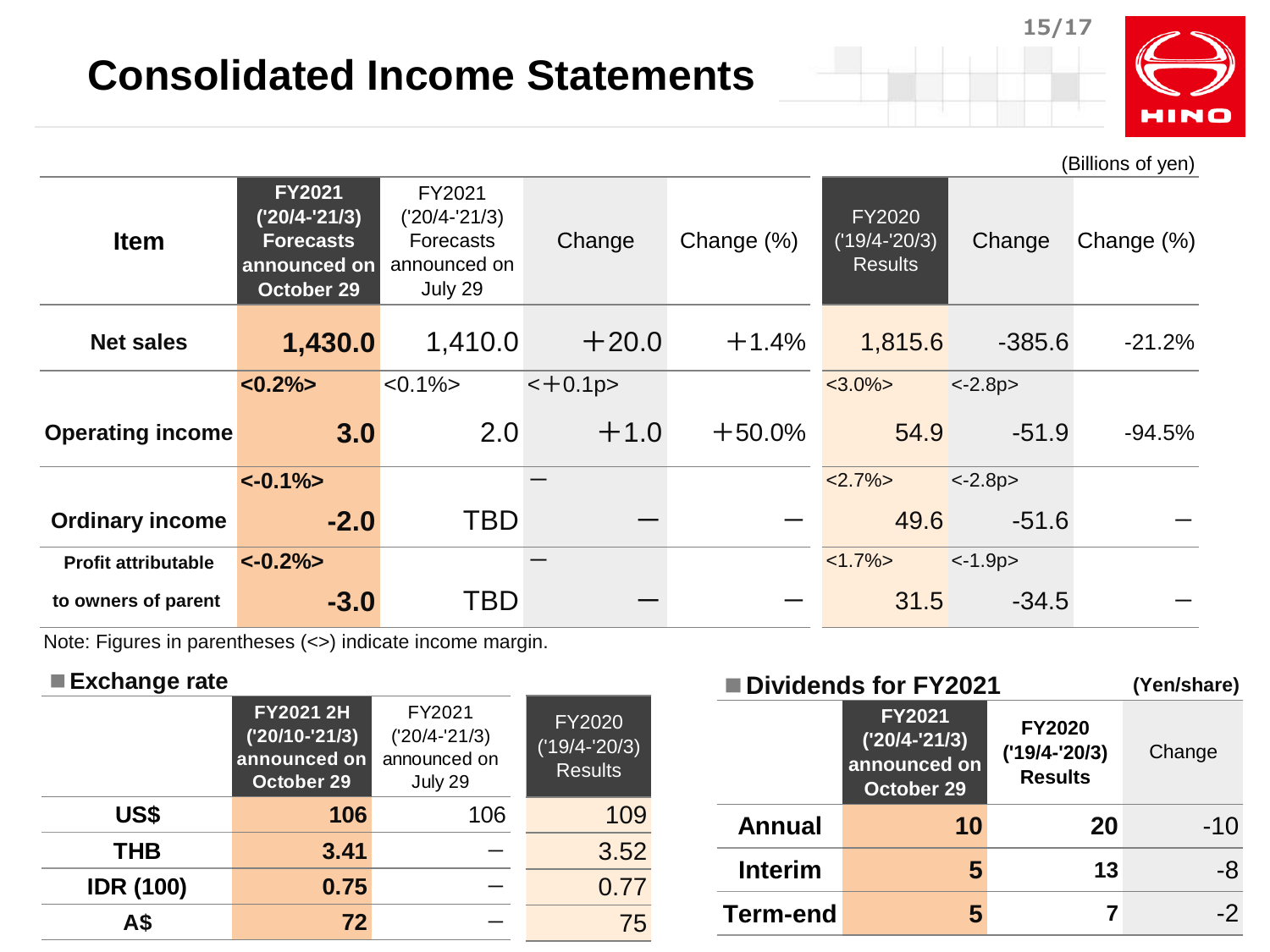

(Billions of yen)

**Operating income +1.0 (2.0 → 3.0)**